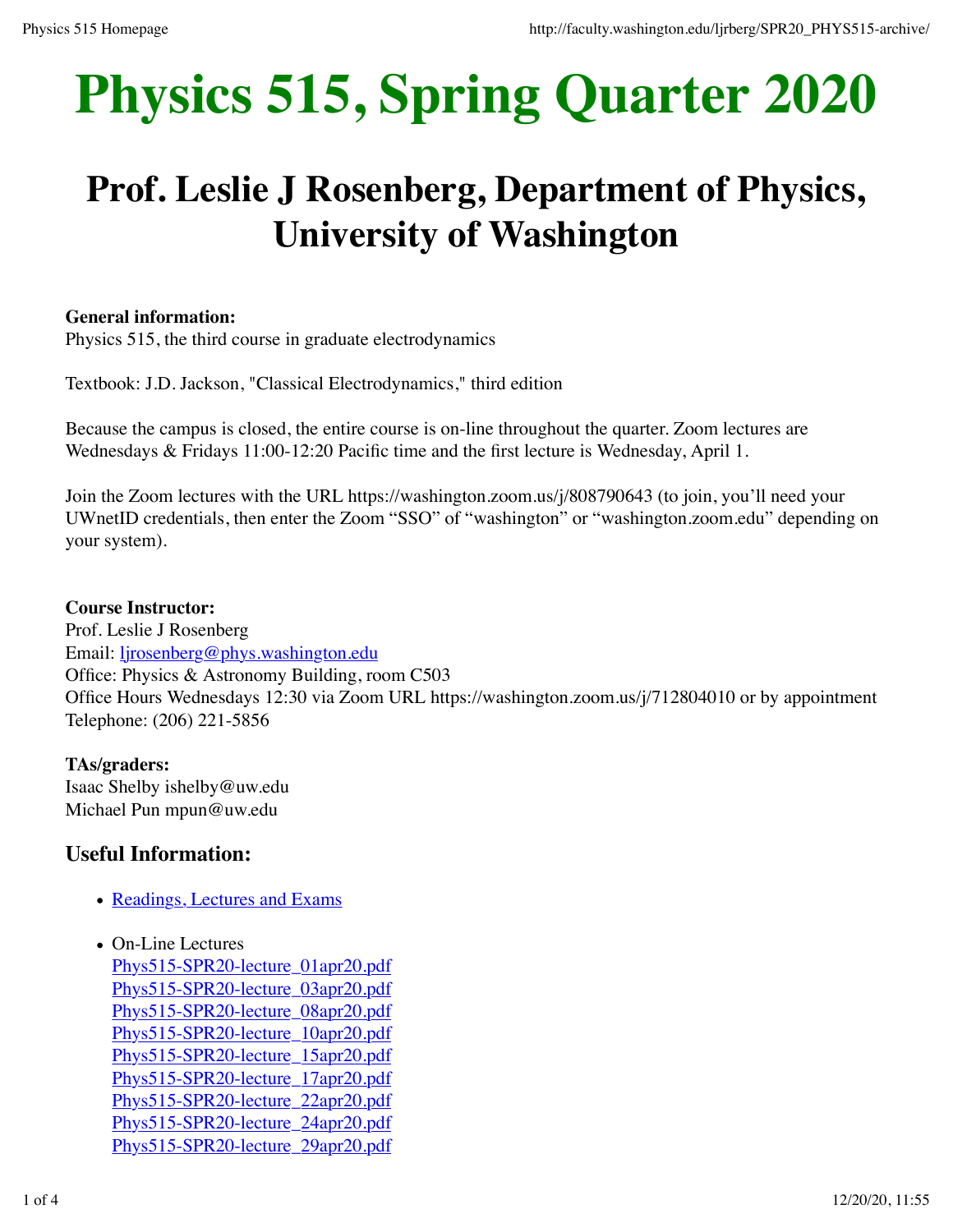Phys515-SPR20-lecture\_01may20.pdf Phys515-SPR20-lecture\_06may20.pdf Phys515-SPR20-lecture\_08may20.pdf Phys515-SPR20-lecture\_13may20.pdf Phys515-SPR20-lecture\_15may20.pdf Phys515-SPR20-lecture\_20may20.pdf Phys515-SPR20-lecture\_22may20.pdf Phys515-SPR20-lecture\_27may20.pdf Phys515-SPR20-lecture\_29may20.pdf Phys515-SPR20-lecture\_03jun20.pdf Phys515-SPR20-lecture\_05jun20.pdf

• Special Lectures

Potentials and Fields of a charge moving at constant velocity. Rutherford scattering: Phil.Mag. vol.21 (1911) 672.

• Homework

Homework 1 (Due April 10; note special submission instructions). Homework 1 solutions Homework 2 (Due April 17; note special submission instructions). Homework 2 solutions Homework 3 (Due April 24; note special submission instructions). Homework 3 solutions Homework 4 (Due May 1; note special submission instructions). Homework 4 solutions No homework 5 Homework 6 (Due May 15; note special submission instructions). Homework 6 solutions Homework 7 (Due May 22; note special submission instructions). Homework 7 solutions Homework 8 (Due May 29; note special submission instructions). Homework 8 solutions No homework 9

• Midterm-exam information.

### Take-home mid-term exam.

The midterm is a take-home exam. The exam will be posted here on Friday, May 1, at 3 pm PDT. The exam is open-book; you may refer to Jackson and lecture notes. The exam could include any of the material in lectures, special lectures, homework and the text through section 11.4. The exam is due via email Monday, May 4, at 11 am PDT. Points will be deducted for a late submission. Email-submission instructions:

- 1. Scan your solutions as a single PDF file
- 2. Name your file midterm-*lastname*.pdf
- 3. Attach your file to an email
- 4. ... with subject line midterm-*lastname*
- 5. Send the email to ljrosenberg@phys.washington.edu

Average 73.3, st.deviation 15.9.

Final-exam information.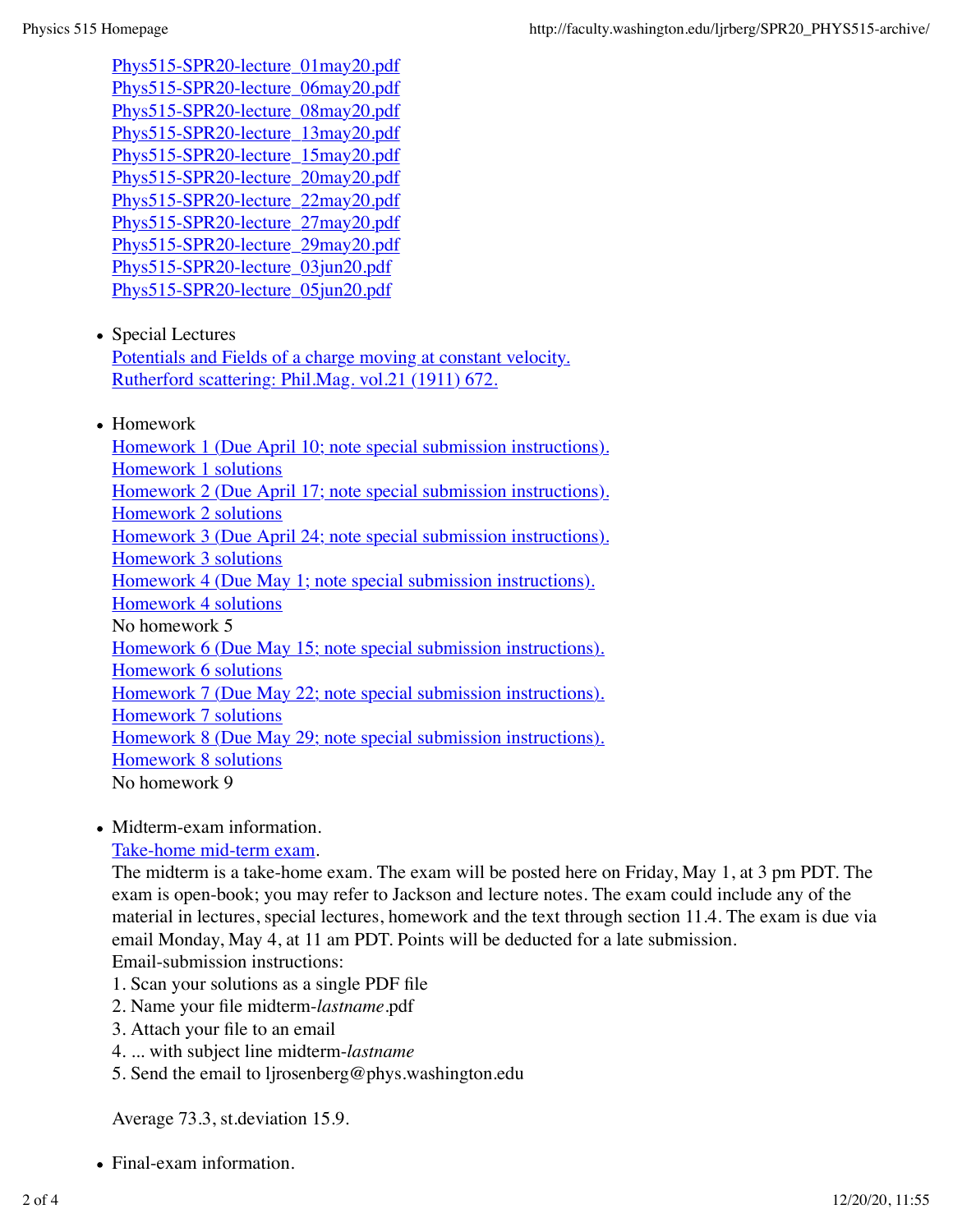#### Take-home final exam.

The final is a take-home exam. The exam will be posted here on Friday, June 5, at 3 pm PDT. The exam is open-book; you may refer to Jackson and lecture notes. The exam is targeted to take 1 hour and 50 minutes; that's how long you should spend working on the exam. The exam could include any of the material in lectures, special lectures, homework and the text through chapter 16. The exam is due via email Monday, June 8, at 11 am PDT. Points will be deducted for a late submission. Email-submission instructions:

- 1. Scan your solutions as a single PDF file
- 2. Name your file final-*lastname*.pdf
- 3. Attach your file to an email
- 4. ... with subject line final-*lastname*
- 5. Send the email to ljrosenberg@phys.washington.edu

Average 74.2, st.deviation 24.8.

## **Recent course news:**

- $\bullet$  [05Jun2020 15:00] Final-exam posted to this web site.
- [02Jun2020 08:00] Final-exam information posted to this web site.
- [01May2020 15:00] Midterm-exam posted to this web site.
- [29Apr2020 11:15] Midterm-exam information posted to this web site.
- [31Mar2020 11:15] Lecture for 01April2020 will start 11:00 on Zoom from the link https://washington.zoom.us/j/808790643
- [31March2020 9:00] The first class day is Wednesday, April 1. Lectures are Wednesdays and Fridays.

# **Lecture Instructor's Comments**

Welcome to Physics 515, the third of a three-quarter sequence of graduate classical electrodynamics. This is a wonderful topic, it's challenging and stimulating. Electrodynamics is crucial for understanding the underpinnings of the physical and biological sciences. It's also crucial for modern technology. In your career, you will need a familiarity with Jackson chapters 1-16 in order to converse sensibly with your colleagues.

Regarding the course: We will use Jackson's text "Classical Electrodynamics". You might want more details or other topics than found in Jackson, or perhaps you'd like an alternative approach. In which case you might want to look at Panofsky and Phillips "Classical Electricity and Magnetism". Two very good, very readable, books for some slightly more formal aspects of the classical field theory with fewer applications are Landau and Lifshitz "The Classical Theory of Fields" and "Electrodynamics of Continuous Media". Another nice thing about Landau and Lifshitz "Fields" is halfway through "Theory of Fields", General Relativity enters rather seamlessly. A slightly more elementary alternate text is Slater and Frank "Electromagnetism". Most homework problems, and indeed the majority of homework problems in most texts, are adapted from Smythe, "Static and Dynamic Electricity", a challenging text with an unusual notation. A more modern text is Zangwell, "Modern Electrodynamics", it has good reviews, but I haven't yet gone through it. There's no perfect text, and every text has gems scattered throughout.

Mathematical methods are interspersed throughout the course as needed, Jackson is good about introducing the mathematics background. For a math refresher, you could refer to Dennery and Krzywicki "Mathematics for Physicists".